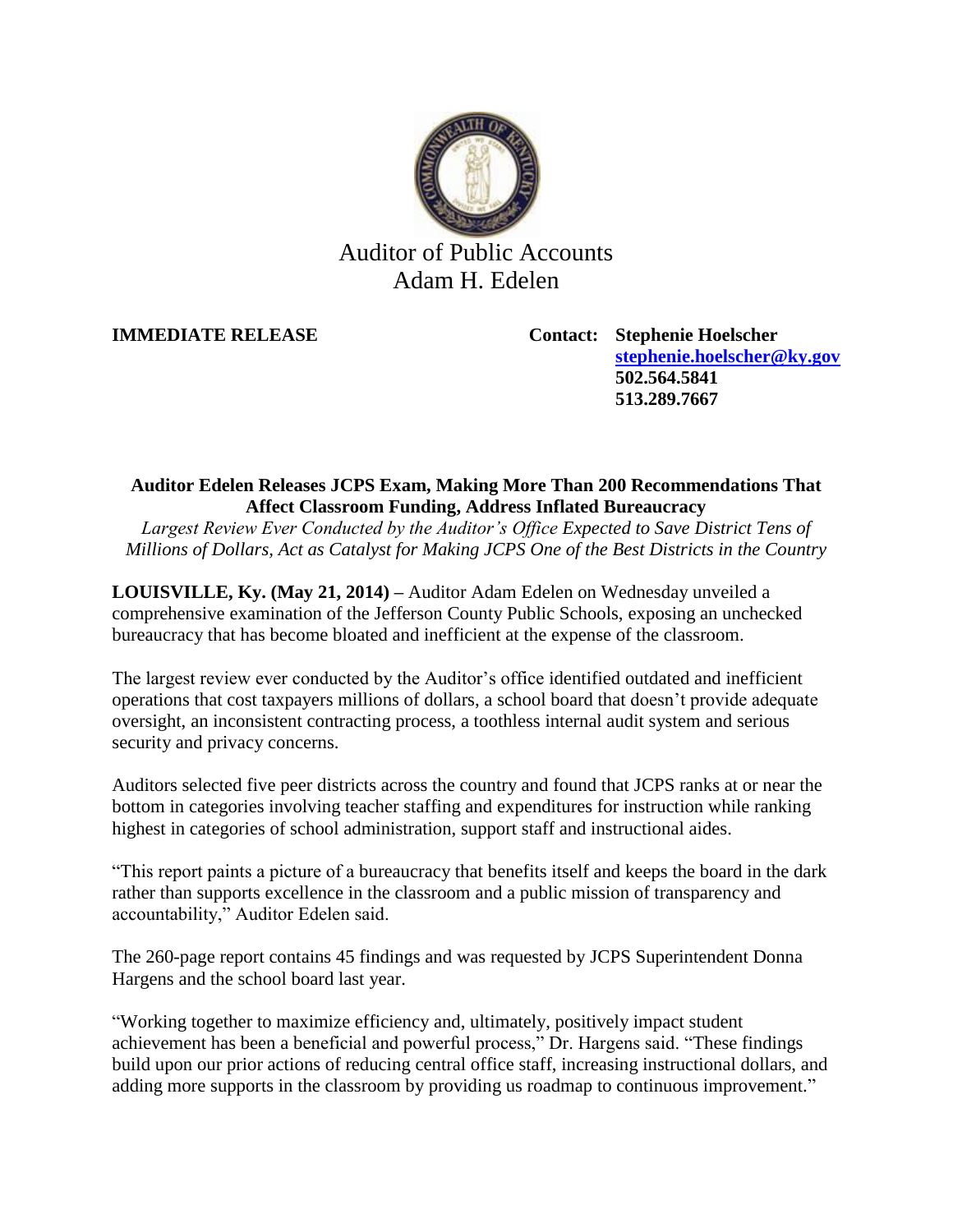Board Chairwoman Diane Porter said the review will assist the board in its vision of making sure all students graduate prepared.

"This review of district operations and governance further empowers this board to confidently guide JCPS on its road to becoming the best urban school district in the country," Ms. Porter said.

### **Benchmarking and Comparative Analysis**

Auditors, with the assistance of former Education Commissioner Gene Wilhoit, selected five districts to serve as appropriate benchmarks for JCPS: Austin Independent, Baltimore County, Charlotte-Mecklenburg, Cobb County (Marietta, Ga.) and Pinellas County (St. Petersburg, Fla.). Enrollment, student demographics, socio-economic status and budgets were used to determine the benchmark districts.

Previously, JCPS routinely chose new sets of peers for comparisons, which prevented it from consistently benchmarking itself for various metrics.

"The findings in the benchmarking section confirm what I and many in the community suspected – that JCPS bureaucracy has become bloated, preventing adequate resources from reaching the classroom," Auditor Edelen said.

The benchmark analysis found that JCPS ranked:

- Lowest in instructional spending as a percentage of total spending;
- Lowest in teachers as a percentage of staff;
- 2<sup>nd</sup> highest in student-to-teacher ratio;
- Highest in administrative and operations spending as a percentage of total spending;
- Highest in instructional aides as a percentage of total staff;
- Highest in school administrators as a percentage of total staff.

"The number of school administrators and support staff as a percentage of total staff is nearly double the rate of one of the benchmark districts," Auditor Edelen said. "That indicates that much of the administrative bloat exists at the school level, not in the central office."

More alarming is that JCPS has three times the number of central department employees with salaries of more than \$100,000 compared to one of benchmark districts and the highest average salary. In total, JCPS has 369 employees making more than \$100,000.

"Yet, a survey of JCPS teachers found that the majority spend personal funds for the classroom, with most saying it is because the schools lack the resources they need," Auditor Edelen said. "Most spend hundreds of dollars a year. A teacher should have the prerogative to use personal resources for the classroom, but no teachers should feel they have to due to a lack of funding."

The survey of teachers at JCPS and 12 other districts in Kentucky found troubling issues related to textbooks and instructional material. JCPS places more restrictions on students being able to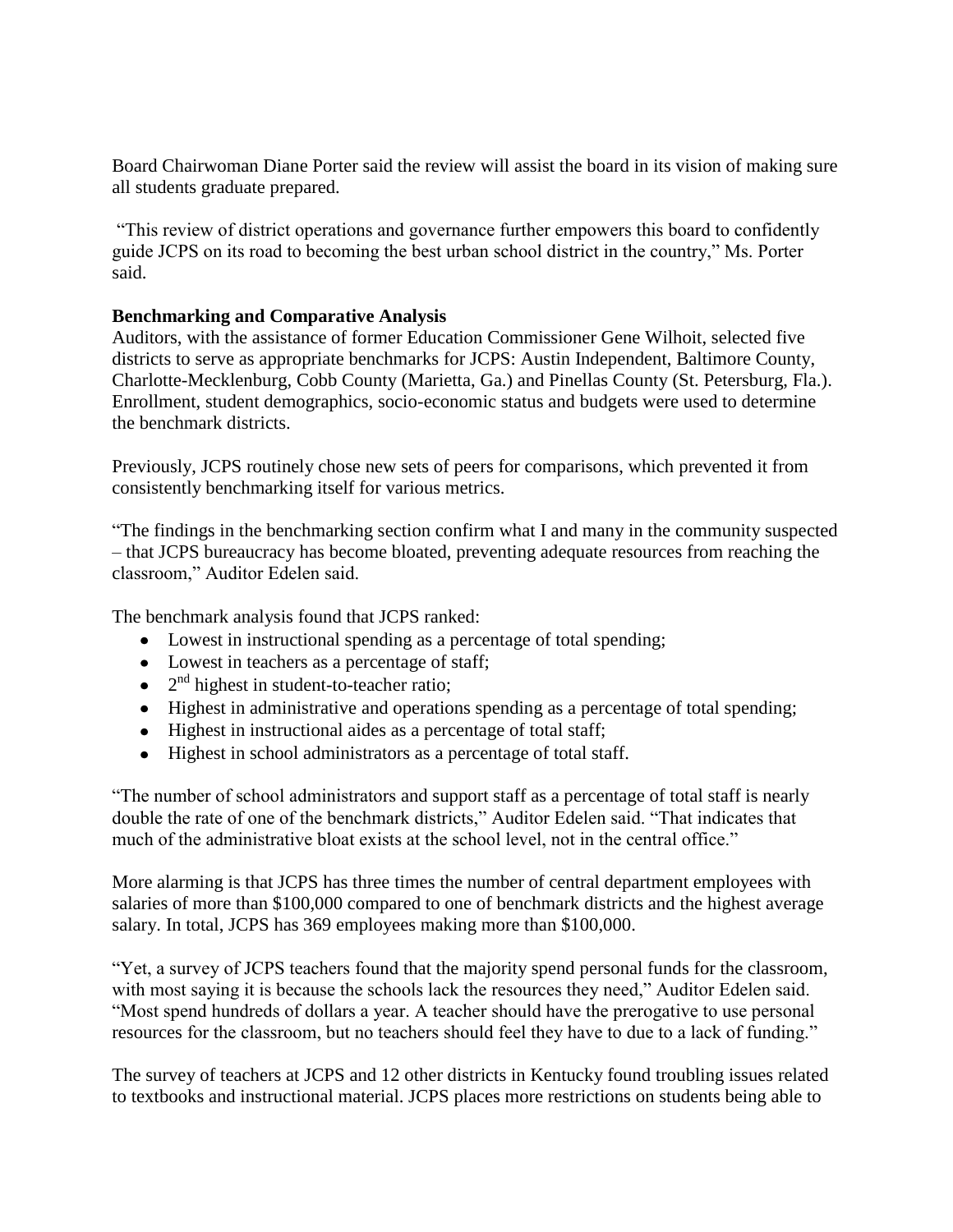take textbooks home than other districts. This has the potential to put JCPS students at an academic disadvantage. Coupled with that, JCPS has the lowest textbook budget among benchmark districts.

"Obviously this is also a state issue and one that needs to be addressed," Auditor Edelen said. "Our kids must have access to high-quality instructional material in order to compete globally."

The surveys also found that the recent trend of shifting the burden to parents and students – asking them to supply long lists of back-to-school supplies – is not sustainable.

Auditor Edelen recommends JCPS assess staffing priorities and salaries to provide students with the greatest opportunity to succeed.

## **Governance**

Auditors found significant weaknesses in the board governance structure. Some board members acknowledged that they lack a depth of understanding necessary to effectively examine the budget without relying on staff. Board members made comments to auditors like:

- The CFO provides information on every aspect of the budget and it is totally sufficient. She will tell them if there are issues.
- Budget is not revisited for a comparison with actual expenditures because of timing issues.
- Not sure what the budget line items really mean as to what expenses are included.

"With a \$1.2 billion annual budget, large student population and a number of other complexities, a highly-functioning board is an absolute must," Auditor Edelen said. "Relying on staff raises serious concerns about the board's ability to independently oversee the budget. This circumstance has been present in every school district where we have found problems."

Auditor Edelen recommends the board consider adding two "at large" board members who would represent the entire district, rather than specific divisions.

# **Contracting**

Significant weaknesses were identified in the contracting and procurement process. JCPS doesn't readily know how many contracts it has or how much they are worth. Auditors found well over 1,700 contracts with private vendors, but that doesn't include professional service contracts under \$5,000 or capital construction contracts.

"Folks, this is simply unacceptable," Auditor Edelen said. "Five years ago the state began publishing all open contracts on a publicly-accessible website. Taxpayers deserve no less of JCPS."

Auditors found a lack of monitoring and oversight of contracts at the central level. Some contracts are allowed to renew an unlimited number of times without reporting to the board. In some instances, signed, written contracts were not maintained. Instances also were noted of payments made for invoices and construction change orders that did not comply with contract terms or lacked required supporting documentation.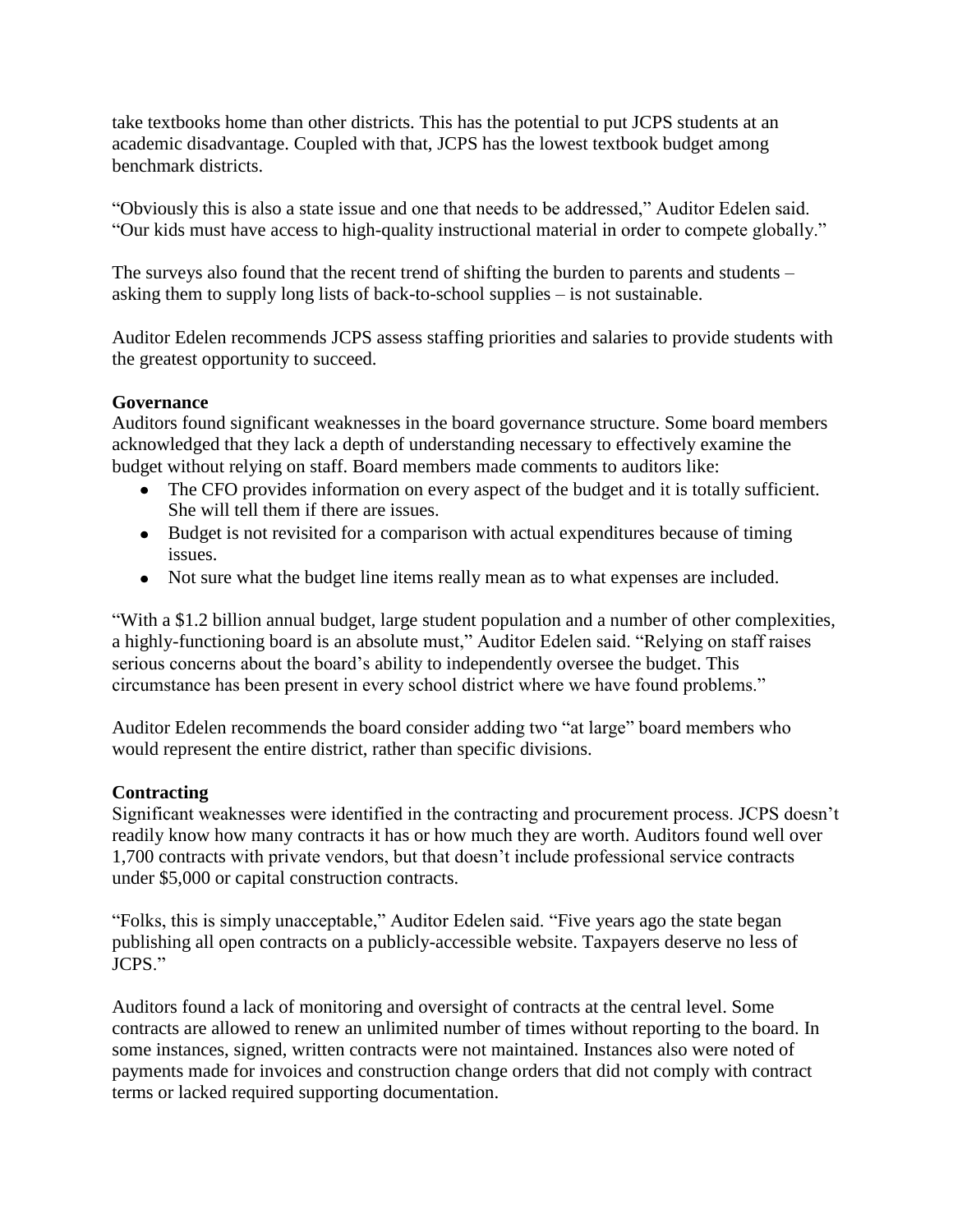Improvements to the contract and procurement processes are needed to increase transparency and ensure taxpayers that JCPS is a good steward of the public funds.

"Creating a centralized, publicly-accessible database of contracts is imperative in the digital age," Auditor Edelen said. "Accountability demands precision."

### **Operations, policies and procedures**

Auditors found that JCPS operates a costly and inefficient centralized warehouse system. JCPS employs 59 people to operate a network of 6 warehouses that is charged with ordering, storing and distributing supplies across the district schools. This has created a sizeable payroll of employees and physical buildings that must be maintained and incur utility costs. Auditors could identify no cost-benefits of doing this.

"It's not surprising that a billion-dollar entity has some inefficient and outdated ways of operating," Auditor Edelen said. "But it is hard to believe that an inefficiency that costs taxpayers at least \$3 million a year has been ignored until now, especially in one of the globallogistics capitals of the world."

Significant weaknesses related to policies and procedures also were identified.

"Fortunately for taxpayers, no serious abuses or waste were found at the central level, but it doesn't mean it didn't occur in the past or that it couldn't occur in the future," Auditor Edelen said. "When you don't have adequate and consistent controls over things like travel, credit cards, leave time, take-home cars and cell phones you are increasing that risk. The recent district internal investigation into abuses at PRP shows precisely why tight controls must be in place."

A lack of consistency was identified in several findings as an area of concern. JCPS doesn't have a consistent policy for salaried staff regarding the use of leave time for partial days. Auditors found that central office administrators were not required to use leave time for missing a partial day, but most teachers were.

### **Internal Audits**

Auditors found that the internal audit department conducted a large number of audits each year, yet the focus of the work was questioned. Risk levels weren't assessed in determining which audits to perform, an annual audit plan wasn't established, the board lacked an audit committee to oversee the work and the internal audit director reported to the superintendent rather than the board.

"Scandals that have been uncovered at JCPS schools in recent weeks are likely to continue without a strong, independent internal audit function," Auditor Edelen said. "With 155 schools, neither the district's CPA nor the Auditor's office could ever be expected to root out problems at the school level. That is why the internal audit structure exists."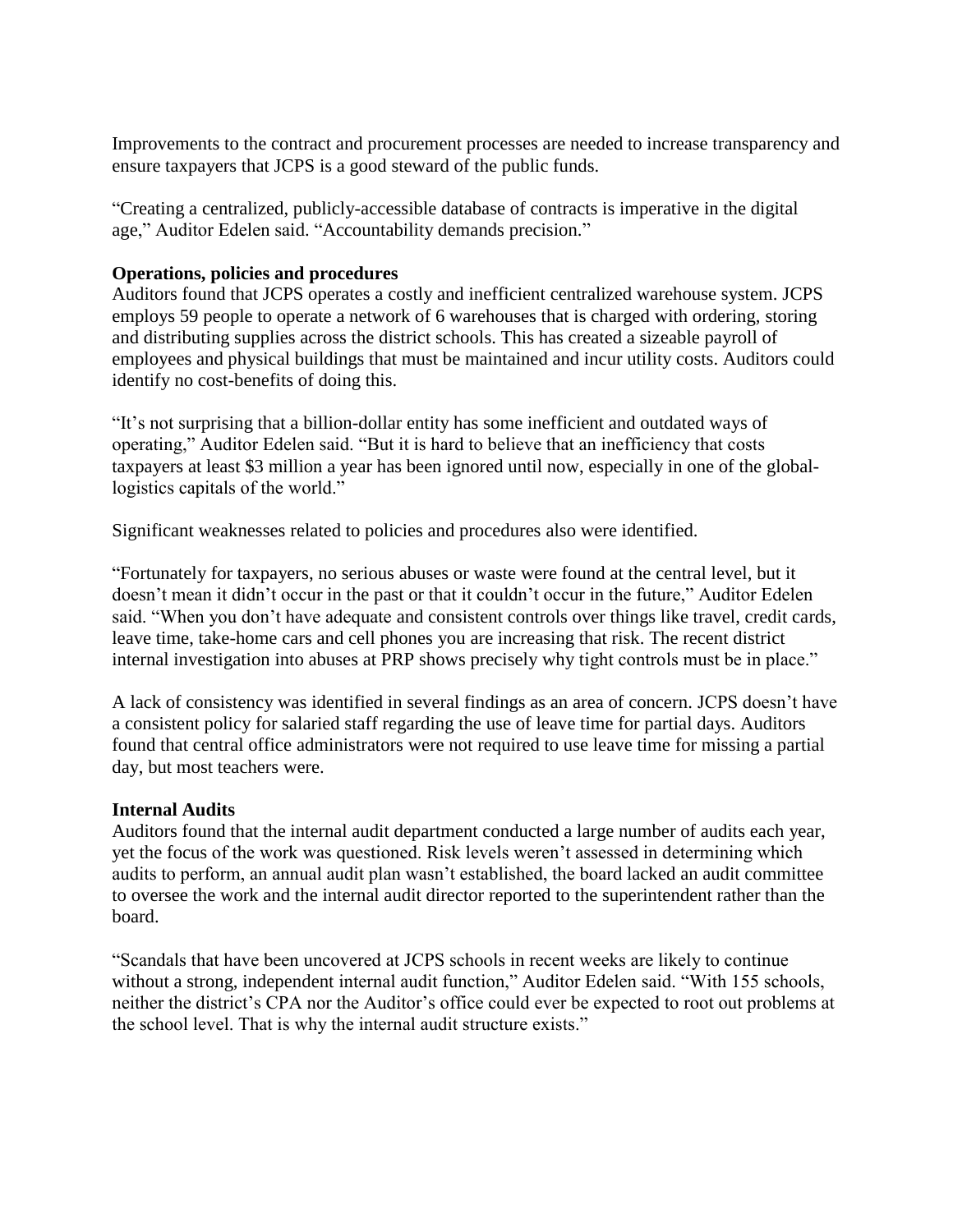### **Information Technology**

A review of IT functions at JCPS identified serious concerns related to school safety plans and student privacy.

JCPS lacks oversight over the development of Safety and Emergency Procedure Manuals for each school. As a result, procedures established in case of an emergency situation may be outdated or may not exist. The types of emergencies covered by the manuals include abduction, bomb threat, flood, intruder in the building and severe weather.

Auditors also found that JCPS did not adequately protect sensitive, confidential student data.

"School districts are not only expected to provide kids with a world-class education, but they are also obligated to protect them and their private data," Auditor Edelen said.

#### **What's Next**

The report contains more than 200 recommendations that Auditor Edelen believes will save taxpayers tens of millions of dollars, reduce the risk for fraud and abuse and increase transparency.

Subjects of review by the Auditor's office are expected to submit 60-day status reports, and JCPS has said it would provide additional updates in six months and a year.

"My ultimate goal for this review is that it serves as the catalyst for making JCPS one of the best school districts in the country," Auditor Edelen said. "I applaud Dr. Hargens and the board for having the courage to ask for this and I hope the work begins rather than ends here."

The report can be found on the **Auditor's website.** 

###

*The Auditor of Public Accounts ensures that public resources are protected, accurately valued, properly accounted for, and effectively employed to raise the quality of life of Kentuckians.*

*Call 1-800-KY-ALERT or visit [www.auditor.ky.gov](file:///C:/Users/ggiesler/AppData/Local/Microsoft/Windows/Temporary%20Internet%20Files/Content.Outlook/09FGQ5E5/www.auditor.ky.gov) to report suspected waste and abuse.*